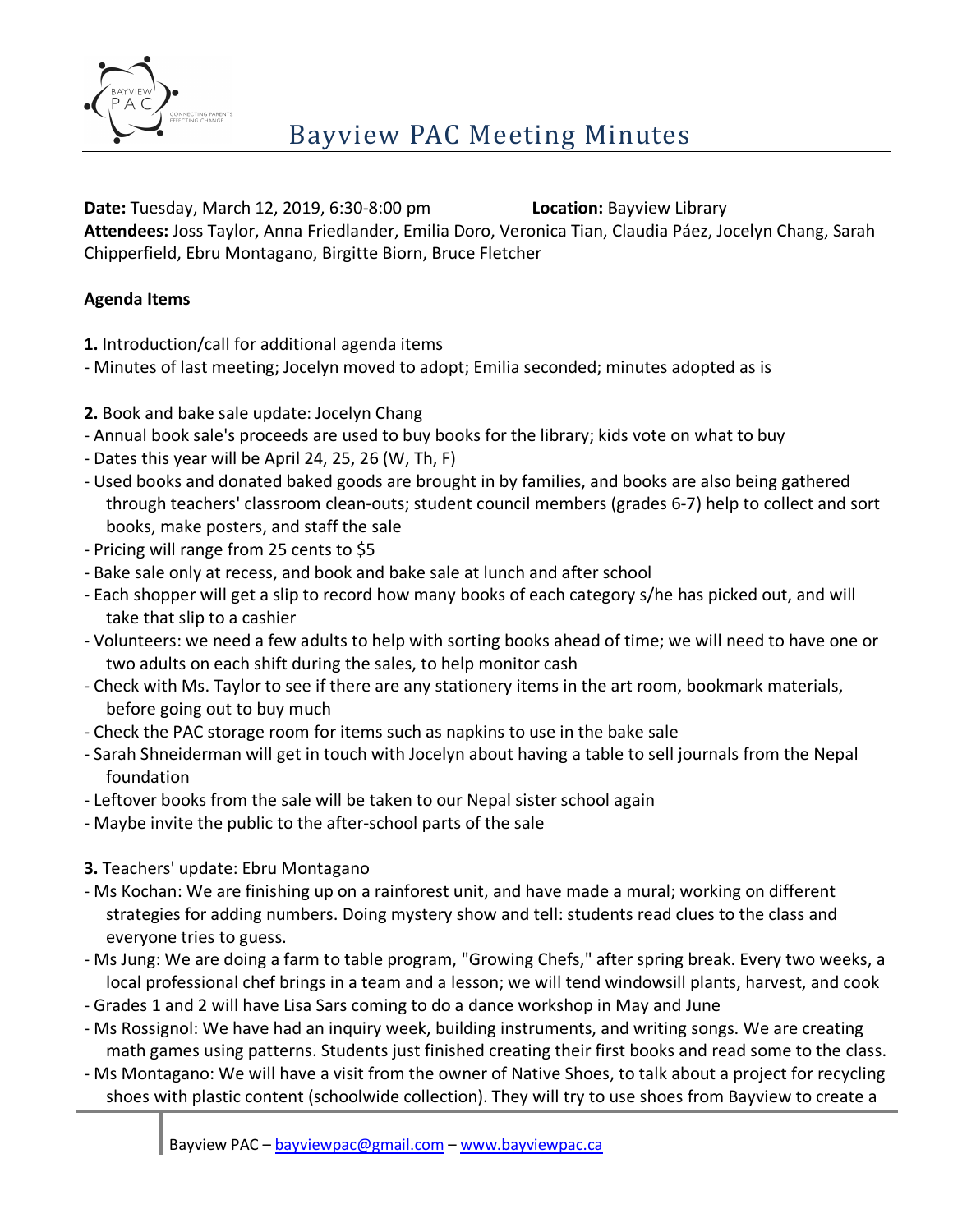

playground surface for the new school. Part of an ongoing zero-waste project. Tove has a connection with person who runs the "Dance Geographic Society of Canada" who will come do a free 1-hour Nepali dancing lesson with Div. 10, and another lesson with Ebru's class.

- Gina: We are doing creative story writing; a Coast Salish calendar; Cheerio challenge of counting total numbers of Cheerios to make estimates and come up with counting strategies
- **3.** Principal's update: Birgitte Biorn
- Thank you from the staff for the Gala
- Next years' numbers: 29 kindergarten; we are allotted two classes, so can have up to 40 in kindergarten
- Staff met last week on social-emotional strategies and code of conduct
	- We will expand on behaviour expectations and refresh "be fair, be safe, be kind"; expectations for when you are in different spaces of the school
- Parent satisfaction survey for grade 4 and 7 parents—general things about how your child is doing and how the school feels to you
- Sarah Shneiderman and Brett Whitelaw met about our sister school in Nepal. The school now has internet connectivity, so can communicate electronically, e.g., we could share video messages. Hot chocolate sale, candygrams, and book day activities have raised a few hundred dollars to take to the school directly. The school will be using their internet connection as a revenue generator by offering community use for a fee.
- Seismic

- Staff are still in the middle of purging; green papers are labels for items that will be moved out during spring break

- Moving the library will be a huge job. First Brett will need to weed out old or falling-apart books; then she will need to identify which third of the library to bring with us to Q.E. (might have a bit more space than originally expected). We need to have all books back in the library by April.

- Emilia has been rescuing items from the black bins of teacher purges, for resale if possible

- **4.** Gala recap: Joss Taylor
- The event went very well, decor was a great success
- 160 tickets were sold (a bit lower than ususal)
- We raised just over \$24,000 (exceeded our target)
- The online auction did well: about \$4700 of the total
- Great support from community donors; thank-you cards are going out this week to all donors
- Wrap-up meeting will be tomorrow (March 13). One of the questions to address will be whether we will try to hold a Gala while we are at Q.E., and if so, whether to do it there or find a venue closer to our neighbourhood
- Platter auction: Ebru suggests that it might be more inclusive if it were done as a raffle rather than a live auction, with no cap on how many tickets one may buy.

**5.** Report on meeting with Queen Elizabeth School principal, PAC, and district principal - Birgitte, Emilia, Anna, and Joss meet with QE principal district principal, and two QE PAC members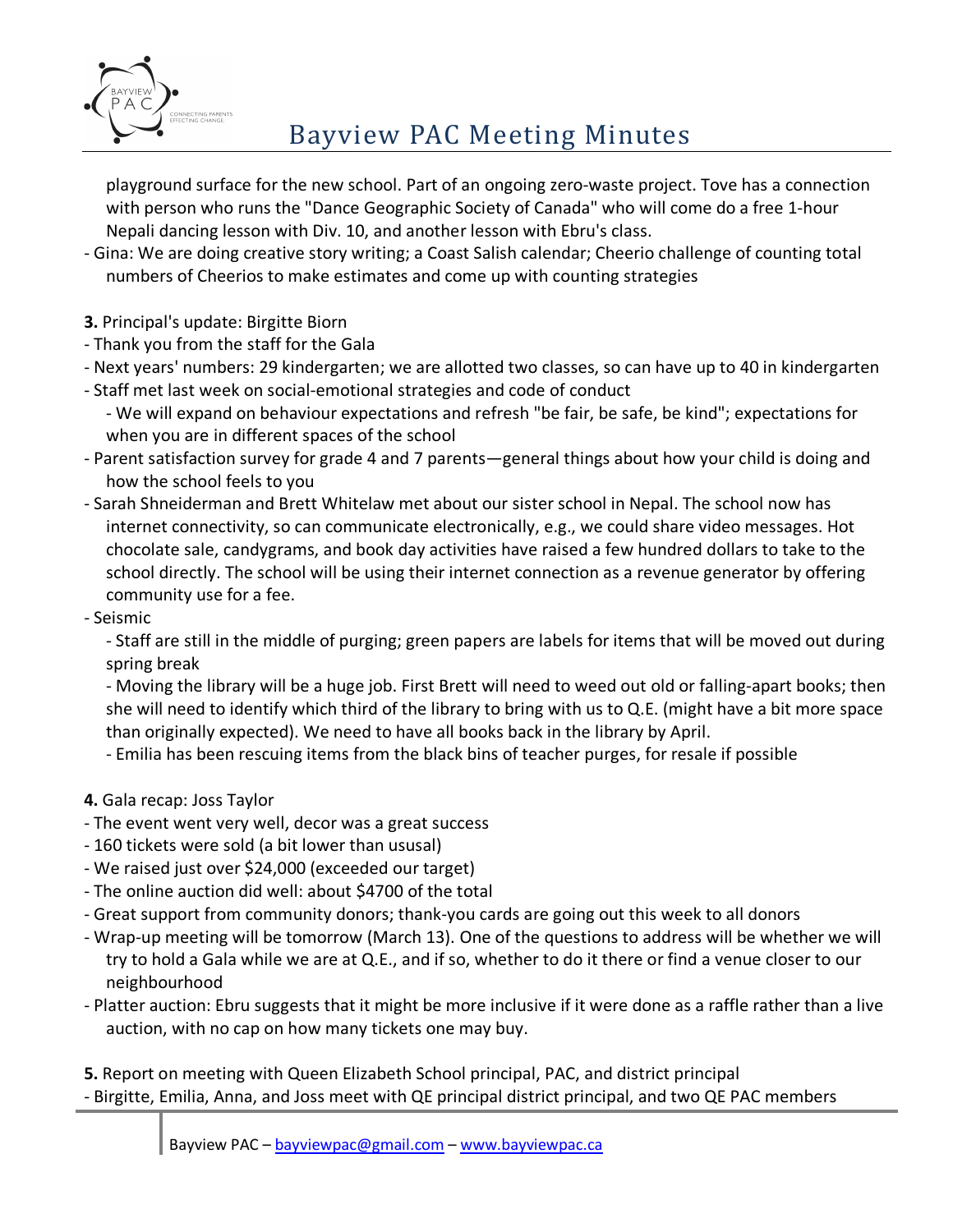

## Bayview PAC Meeting Minutes

- Talked about how the two schools will work side by side and share space
- QE is very welcoming and open to working together and sharing knowledge from previous swing-space experiences
- Traffic management was a big concern for QE—the two schools should use different ends of the school grounds for pickup/dropoff
- They are open to sharing their kitchen space for things such as Ms Jung's cooking sessions
- We said that in April we would send them a calendar of our traditional events, to coordinate events - One potential overlap is the two Christmas market events—they are different styles of event that might work happening at the same time
- They do more parent-education events and we could possibly join in on these
- **6.** Treasurers' update: Emilia Doro/Joss Taylor
- Balances as of February 28: main account \$31,246; gaming account \$8,889; we have moved \$30,000 into 3-year escalating term deposits at Vancity, as a start to the seismic funding
- We will run a direct-drive campaign for seismic expenses (start in May/June 2019?), as apart from the general operating/education expenses that our funds usually go into.
	- We will need money for playground equipment; furniture for common areas; technology items; classroom area rugs
	- We can offer tax receipts for donations over \$20
	- If the direct drive starts at end of school year, we could make appeals during the open house
	- Need to identify people outside the current parent group (who already give in many ways) who would want to support the school—alumni, local businesses, etc.
	- Perhaps have a table during Greek Day on Broadway? Have Bayview merchandise for sale, etc. Maybe do that next summer, when the school is already under construction and thus very visible to local residents

Include donor recognition in new school? E.g., bricks, tiles, sitting wall, etc.?

- **7.** Farewell open house will be June 19: need to start planning
- Theater project by Live History group has two components: in the morning, a whole-school presentation called Halls of Ivy—a historical game show, with two teams having information about the area. Second portion is that afternoon or evening (e.g., during the open house), 4 to 8 hours long, as we prefer: sort of like a scavenger hunt, where people meet at a particular place of the school every so often, and that group moves around the school and gets missions from actors who are stationed around the school in the character of a historical figure significant to the school. We need to send the group video of the school, pictures of plaques or other historical items. Actors will come two days ahead of time to scout out the space; they might hold an audition for one additional actor from the community.
- We need to decide on the times during which the event will unfold. Need to come up with some historical figures to suggest to them for the actors.
- How to identify former staff to invite to the open house? Birgitte can ask Kathy O'Sullivan about how to reach retirees.